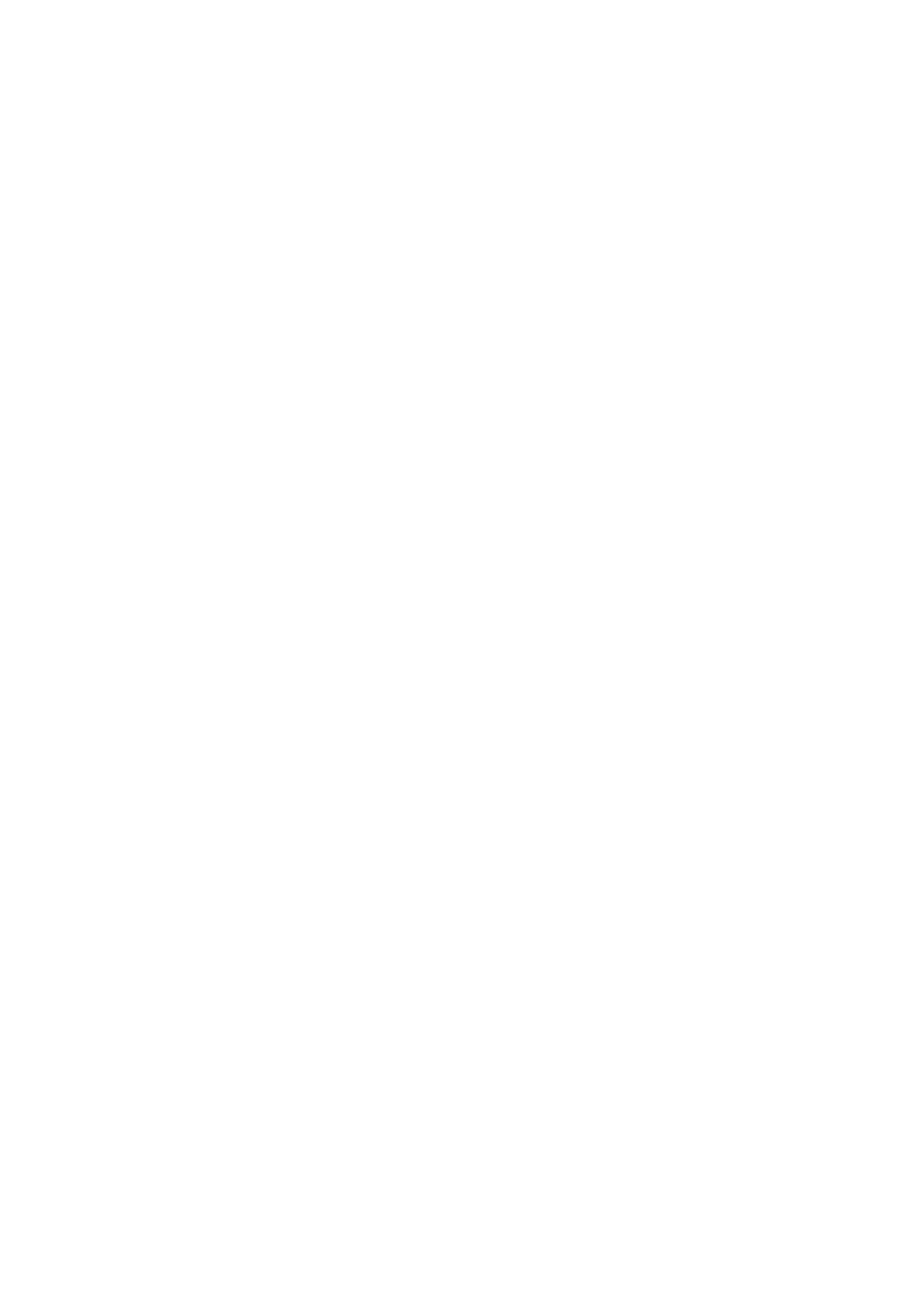May 2020

# ONR strategy 2020-25 Consultation response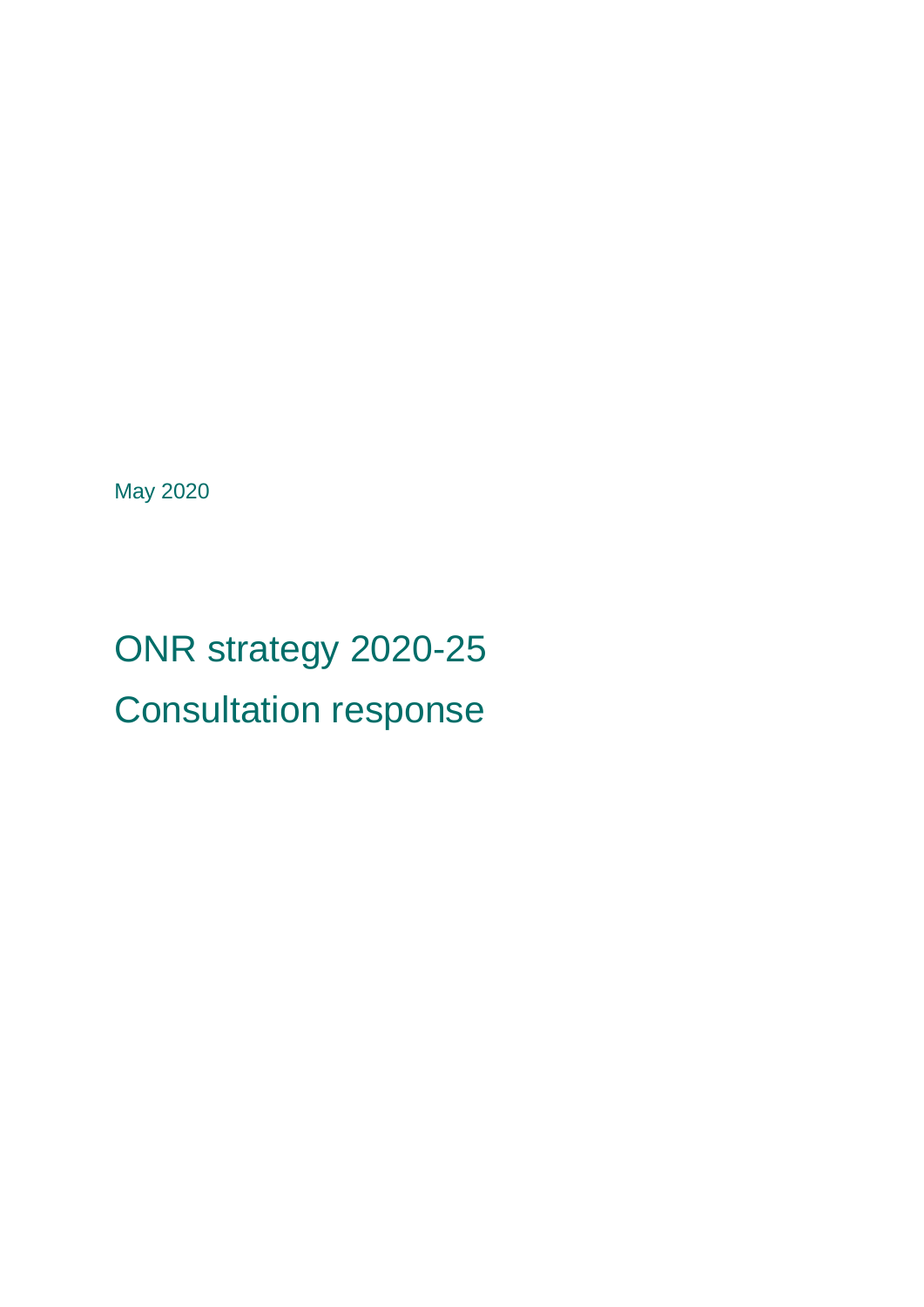

#### **© Office for Nuclear Regulation copyright 2020**

This publication is licensed under the terms of the Open Government Licence v3.0 except where otherwise stated. To view this licence, visit [nationalarchives.gov.uk/doc/open-government-licence/version/3](http://nationalarchives.gov.uk/doc/open-government-licence/version/3/)

Where we have identified any third party copyright information you will need to obtain permission from the copyright holders concerned.

This publication is available at [www.onr.org.uk](http://www.onr.org.uk/)

Any enquiries regarding this publication should be sent to us at: [contact@onr.gov.uk](mailto:contact@onr.gov.uk)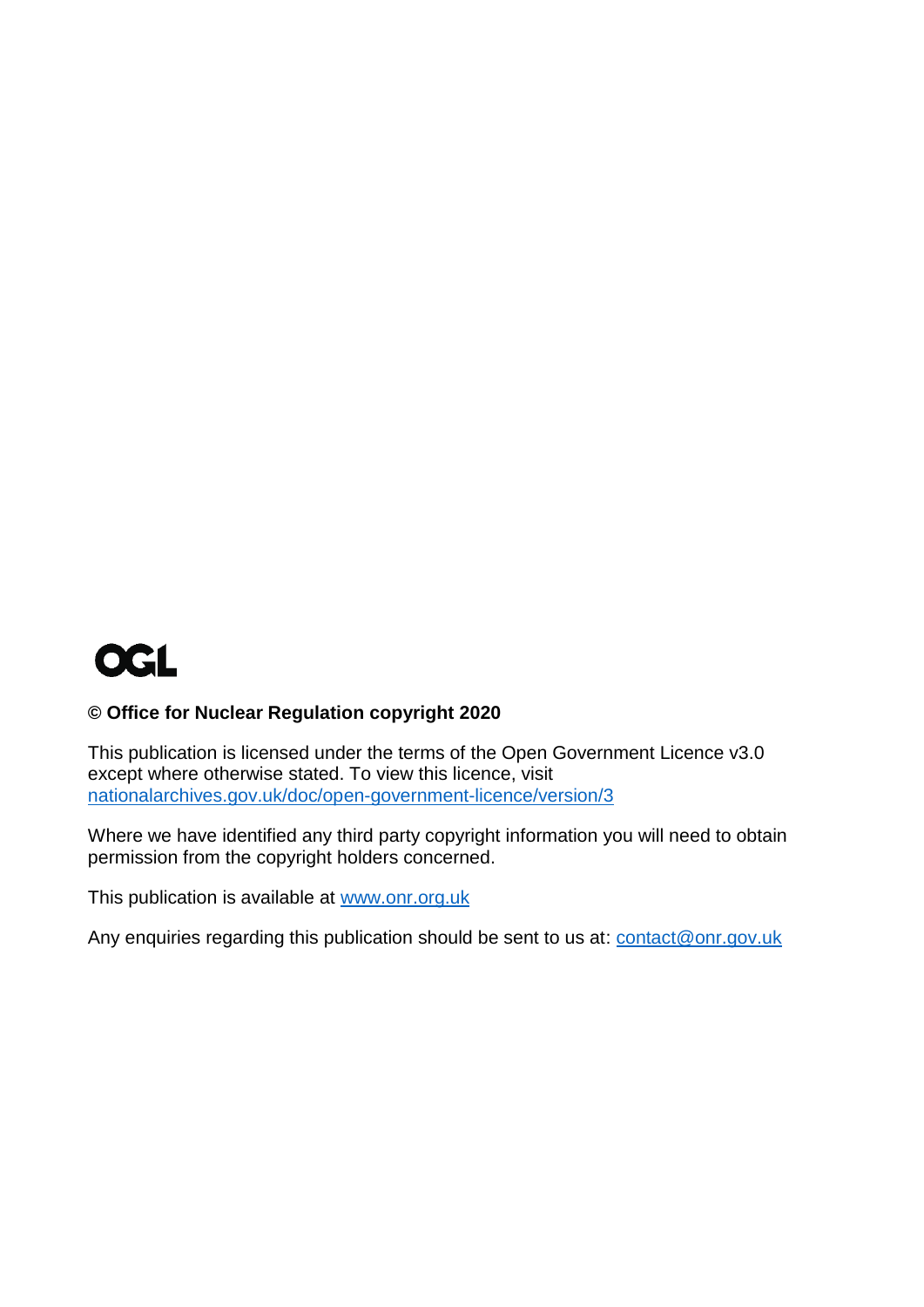# **Contents**

| 2. |  |
|----|--|
|    |  |
| 4. |  |
|    |  |
|    |  |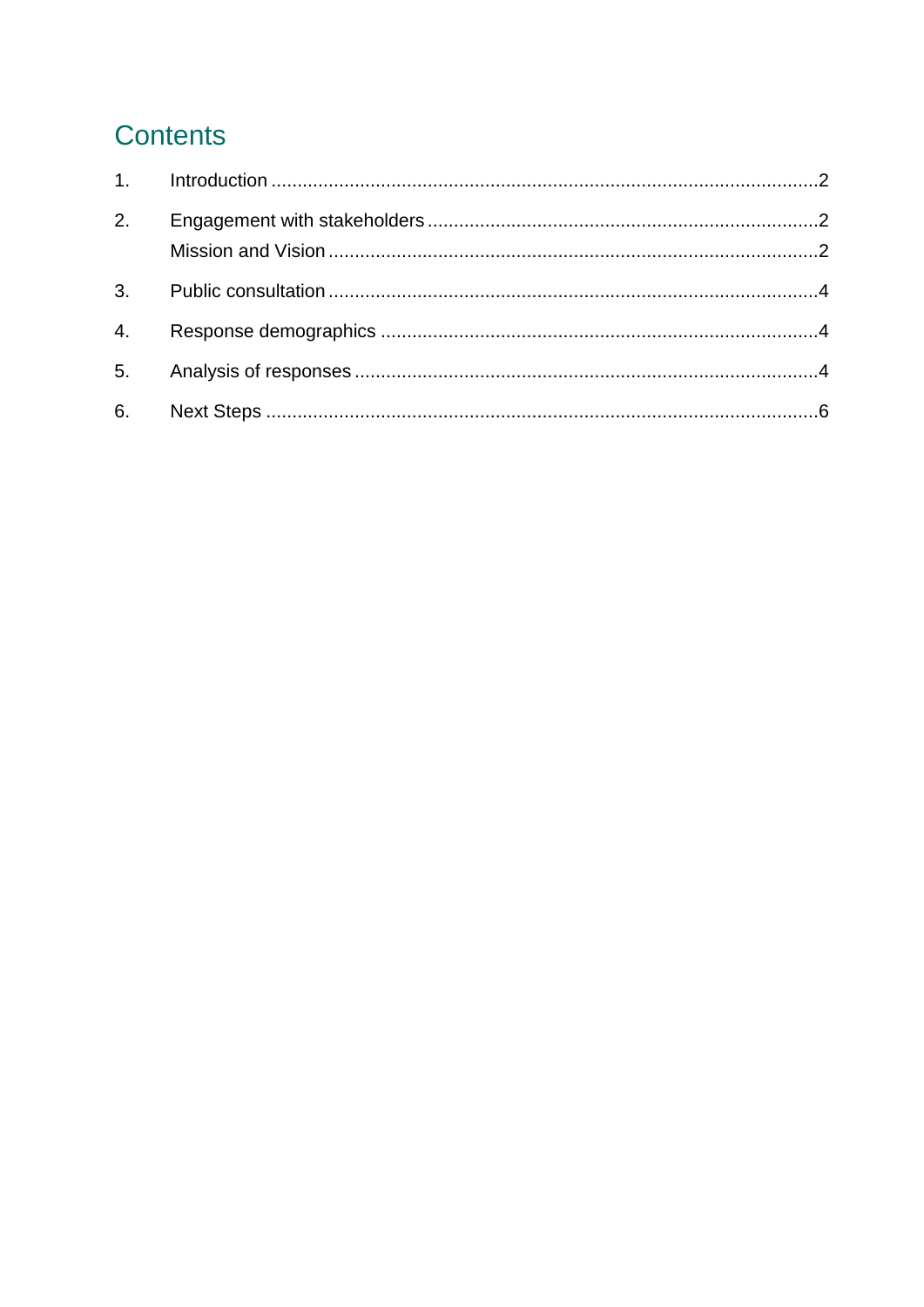## <span id="page-5-0"></span>1. Introduction

This report presents the response to the outcome of our public consultation on the ONR strategy 2020-25. The strategy sets our direction and priorities for the next five years, building on our strengths, continuing to focus on protecting society, and addressing the changing demands we face as the UK's nuclear regulator.

# <span id="page-5-1"></span>2. Engagement with stakeholders

We engaged with stakeholders on our new strategy for over 12 months, in order to secure their early and meaningful involvement to shape our future direction and priorities.

We were hugely grateful for the input received as it informed and improved the final document. Input ranged from one-to-one conversations, roundtable discussions, group meetings, our 2019 Industry Conference and correspondence from you directly. We spoke in detail with our Board, those we regulate, senior representatives of the nuclear industry, non-governmental organisations (NGOs), local and national pressure and campaign groups, other regulators, government, and, of course, our staff.

We considered every suggestion and welcomed your overwhelmingly positive comments. You gave us hundreds of wide-ranging views, giving us clear direction in some areas:

#### <span id="page-5-2"></span>Mission and Vision

Our mission is our reason for being, supported by our vision of how ONR will be by 2025.

You told us that our mission needed to focus more sharply on what we are here to do protecting society, and that you most wanted us to remain true to our fundamental regulatory purpose. This will always be at the heart of what we do and the final document clearly reflects this.

Some of you wanted our mission to be more specific and detailed but we have deliberately taken a high-level approach that will take us to 2025.

#### **We will protect society by securing safe nuclear operations.**

You wanted our vision to clearly articulate where we will be in 2025 and to build on our strengths while aspiring to be a modern and transparent regulator. We are not starting from scratch or changing direction, but we are developing and adjusting to the changing environment around us*.* Again, some of you had suggested more detail here, but much of what you proposed around trust, confidence and collaboration is addressed later in the Strategic Themes.

#### **By 2025 we will be a modern, transparent regulator delivering trusted outcomes and value.**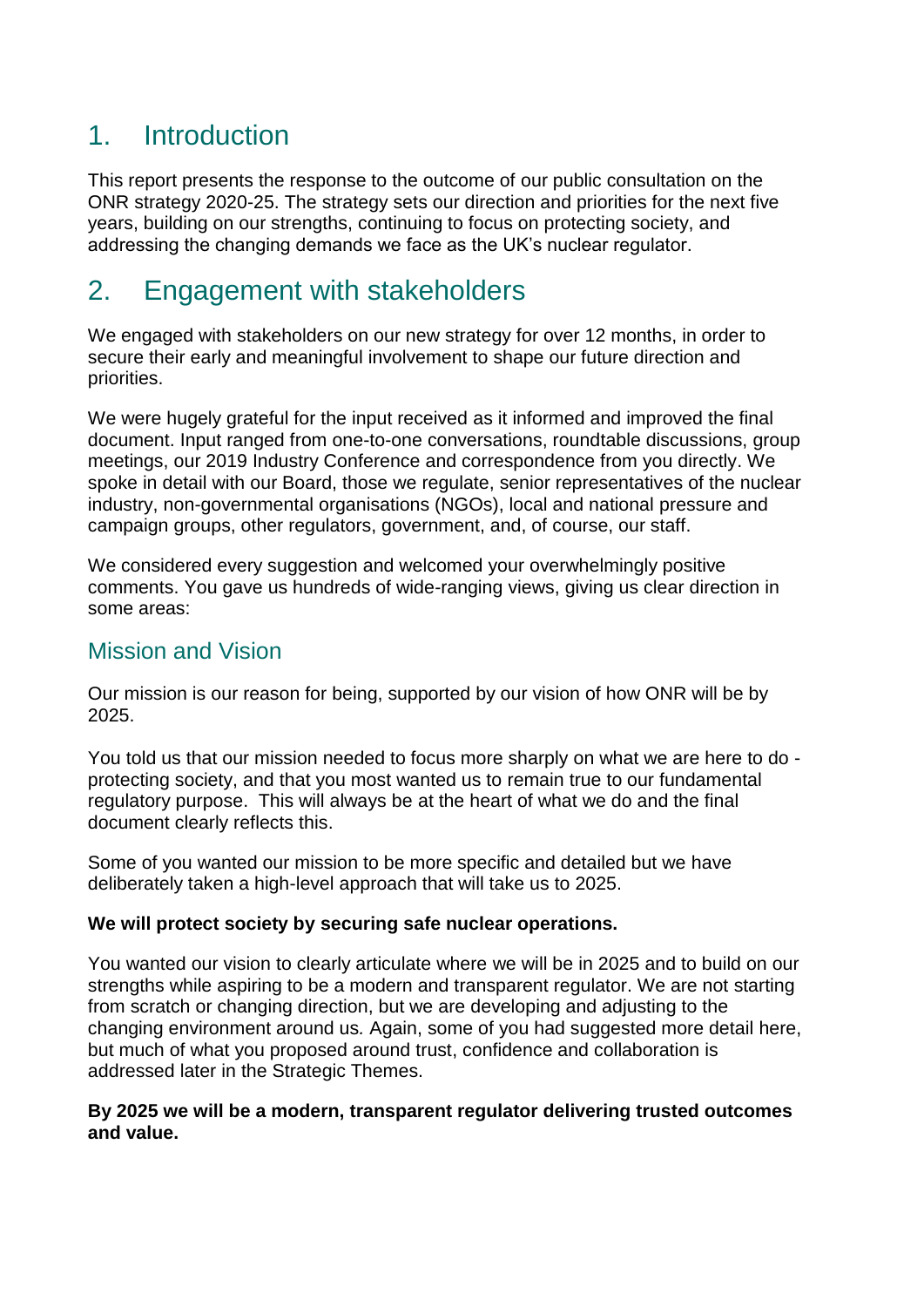#### *Strategic Theme One - Influencing proportionate improvements*

- Agility to respond to change: you wanted the strategy to reflect the uncertain operating and regulatory demands and ensure the shape of our organisation allowed us to be nimble and responsive.
- Welcoming innovation: you wanted us to be clearer that we welcome new ideas and new approaches and were open to new technologies and support innovative ideas and ways of working.
- You praised our enabling regulation philosophy, but asked that we put even greater focus on ensuring our decisions are demonstrably consistent and proportionate.
- Many of you asked us to be clearer about the costs of our regulatory decisions.
- There were some calls to have specific areas of work highlighted and where appropriate we have. However, this is a high-level document - our corporate and divisional plans properly reflect the detail of individual workstreams.

#### *Strategic Theme Two - Inspiring stakeholder confidence*

- Lots of you recognised and praised the work we already do in this area but many of you wanted us to be even more outward-facing and to engage and influence more, for example, locally, with government, other regulators and key decision-makers.
- Learning from others: you wanted us to ensure we worked closely with domestic and international organisations and groups – including other sectors - to share our knowledge, align regulatory approaches and strengthen our relationships with academic and technical institutions to help inform our research and decision-making, and improve capability.
- Transparency: you wanted us to be even more transparent; while recognising some of the improvements we have already made, you felt we should go further to ensure we are open and transparent.

Whilst most comments from our stakeholders were understandably focused on Strategic Themes One and Two, we did receive views on the more internally focused themes Three and Four:

#### *Strategic Theme Three - Creating a culture of inclusion and excellence*

- Some of you wanted us to be better at seeking feedback and demonstrating how we change as a result. This was both in terms of feedback from those we regulate, but also from the public.
- You felt we should be embracing and embedding diversity and inclusion into a caring culture, with a greater focus on wellbeing and mental health support.
- You told us that we needed to develop leaders further at all levels through the organisation, who are role models for ONR internally and externally.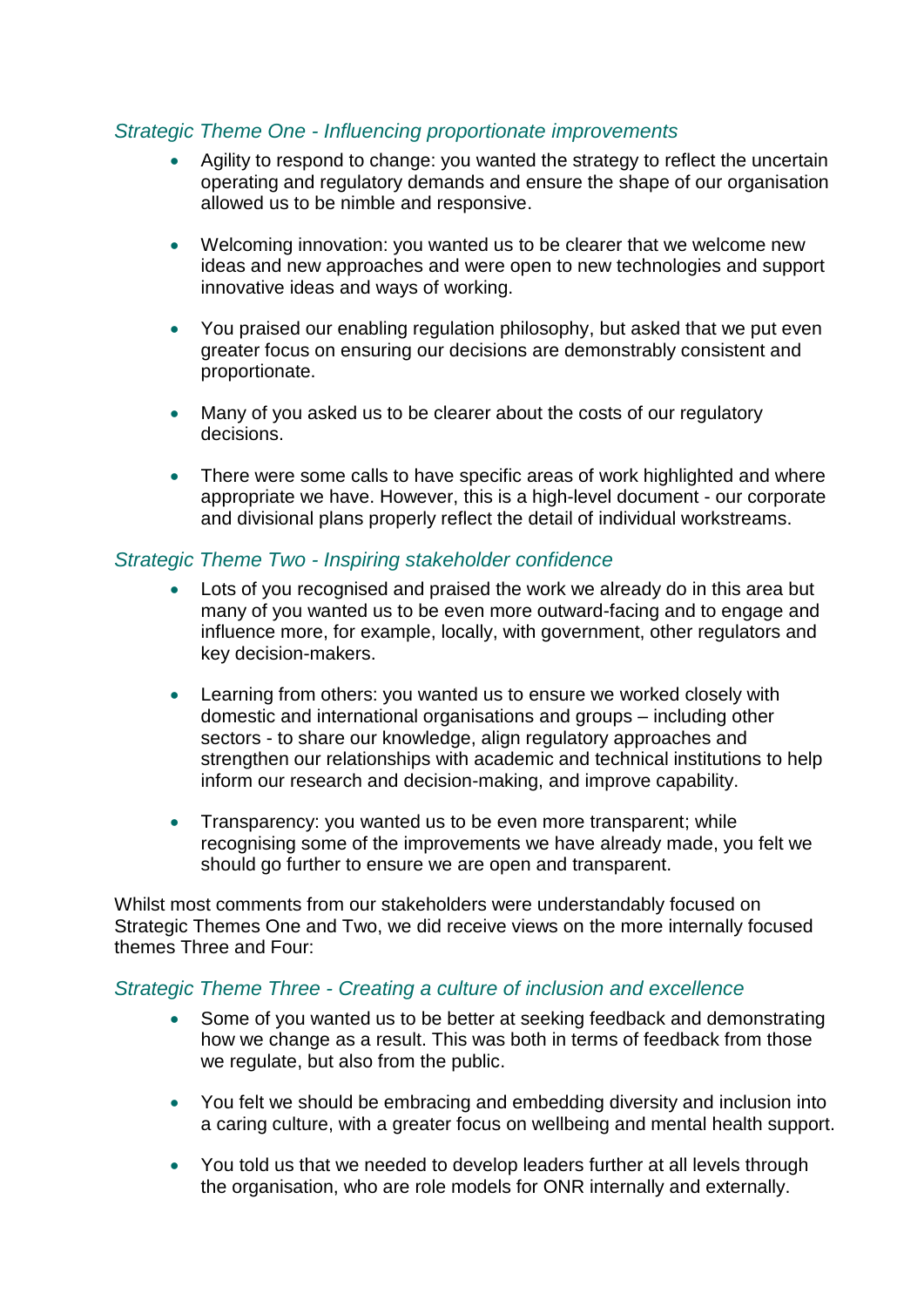#### *Strategic Theme Four - Modernising how we work*

• Some of you told us that as a responsible regulator funded by the nuclear industry and taxpayers we needed to be cost-effective and efficient. You wanted us to consider modernising our operations to make it easier for our staff to do their jobs well, streamlining our processes and using digital applications as the norm, so that we can share information more easily.

### <span id="page-7-0"></span>3. Public consultation

The formal public consultation ran for four weeks from 15 January 2020 to 11 February 2020. We communicated the launch via our website and direct mailing to our stakeholders with a particular interest, such as dutyholders, local authorities and NGOs. We held a webinar during the consultation to allow for further questions and discussion.

### <span id="page-7-1"></span>4. Response demographics

We received 12 separate responses to the consultation from a wide range of stakeholders.

| <b>Sector</b>                  | Number of<br>responses |
|--------------------------------|------------------------|
| Other regulators               | $\overline{2}$         |
| <b>Dutyholders</b>             | $\overline{2}$         |
| <b>NGOs</b>                    | 4                      |
| Members of the public          | $\overline{2}$         |
| Non-departmental public bodies |                        |
| Local government               |                        |

## <span id="page-7-2"></span>5. Analysis of responses

All of the comments received during the consultation on the strategy document were welcomed and valued. Overall responses were extremely positive and supportive of ONR, our work and focus. The responses endorsed much of the work we already do and many of the new elements of our strategy, including our mission and vision.

Key themes receiving strong support were our commitment to work more collaboratively with domestic regulators, strengthening our academic and research links, our organisational values, and the emphasis given to stakeholder confidence. Our continued engagement with the NGO and local interest community is clearly valued by those groups and there is appetite for this to continue. Our continued focus on enabling regulation and being a modern and transparent regulator were also welcomed.

We carefully considered all of the comments received and several changes adopted as a result, as shown in the table below. We also addressed any typographical or plain English suggestions. Comments outside of the scope of the consultation were passed to the relevant teams in ONR for further consideration where appropriate.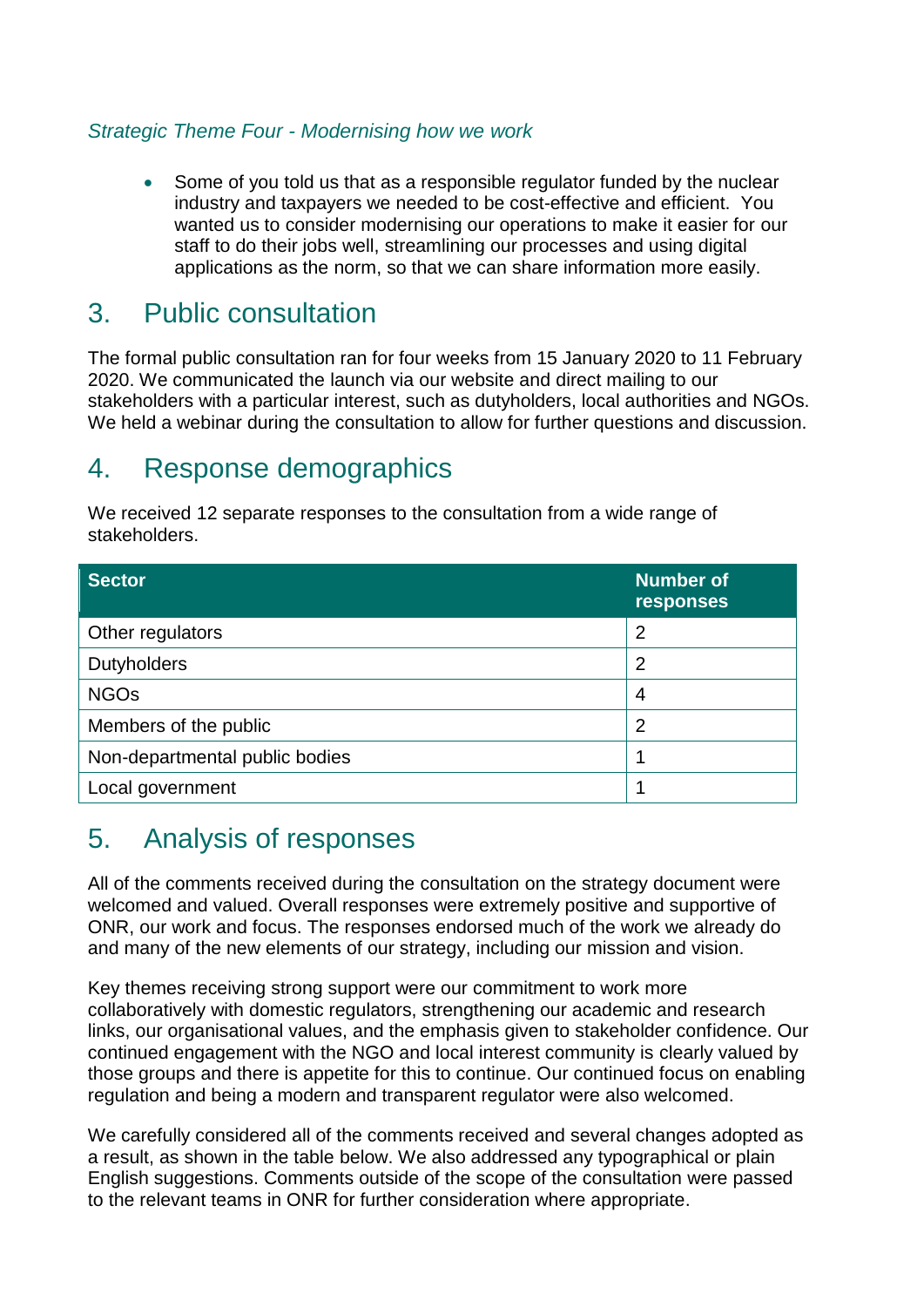| <b>You said</b>                                                                                                                        | We did                                                                                                                                                                                                                                                                    |
|----------------------------------------------------------------------------------------------------------------------------------------|---------------------------------------------------------------------------------------------------------------------------------------------------------------------------------------------------------------------------------------------------------------------------|
| There should be more emphasis on<br>climate change/net zero including local<br>impacts and action ONR will take as an<br>organisation. | Climate change was already covered<br>within the strategy, but we added further<br>references including to local impacts and<br>the environmental impact of ONR's<br>activities as an organisation.                                                                       |
| You should acknowledge the changing<br>nuclear landscape.                                                                              | Section two, 'What has influenced us'<br>gives a strong sense of this, but we also<br>added specific reference to the changing<br>landscape within the introduction, and<br>grouped the factors for ease of reading.                                                      |
| Can you emphasise the long term as well<br>as now.                                                                                     | We amended the text in ONR's purpose<br>to reflect this better.                                                                                                                                                                                                           |
| There should be more emphasis on<br>ONR's enforcement powers.                                                                          | We addressed this in Strategic Theme<br>One.                                                                                                                                                                                                                              |
| You should acknowledge the diverse<br>range of stakeholders in the nuclear<br>arena.                                                   | Whilst this is implicit in Strategic Theme<br>Two, we added explicit reference to the<br>wide range of views held by our<br>stakeholders.                                                                                                                                 |
| Importance of local government should<br>be recognised.                                                                                | We agreed that as valued stakeholders,<br>local government should be reflected and<br>we have done so.                                                                                                                                                                    |
| Should give more prominence to the role<br>of International Safety Standards such as<br>those from IAEA.                               | We agreed that International Safety<br>Standards play a key role in global<br>nuclear safety but did not amend the text<br>as we thought the current references to<br>respected international parties and<br>influencing standards at home and<br>abroad were sufficient. |
| ONR should have a greater role in<br>reducing the Carbon Footprints of the<br>nuclear sites within their sphere of<br>responsibility.  | This is not within our legal powers, but<br>we recognise the importance of this work<br>and will support sharing of best practice<br>where possible.                                                                                                                      |
| You should give more prominence to<br>ONR's new safeguards role and the<br>impact of EU Exit.                                          | We added a reference to the section on<br>what has influenced us.                                                                                                                                                                                                         |